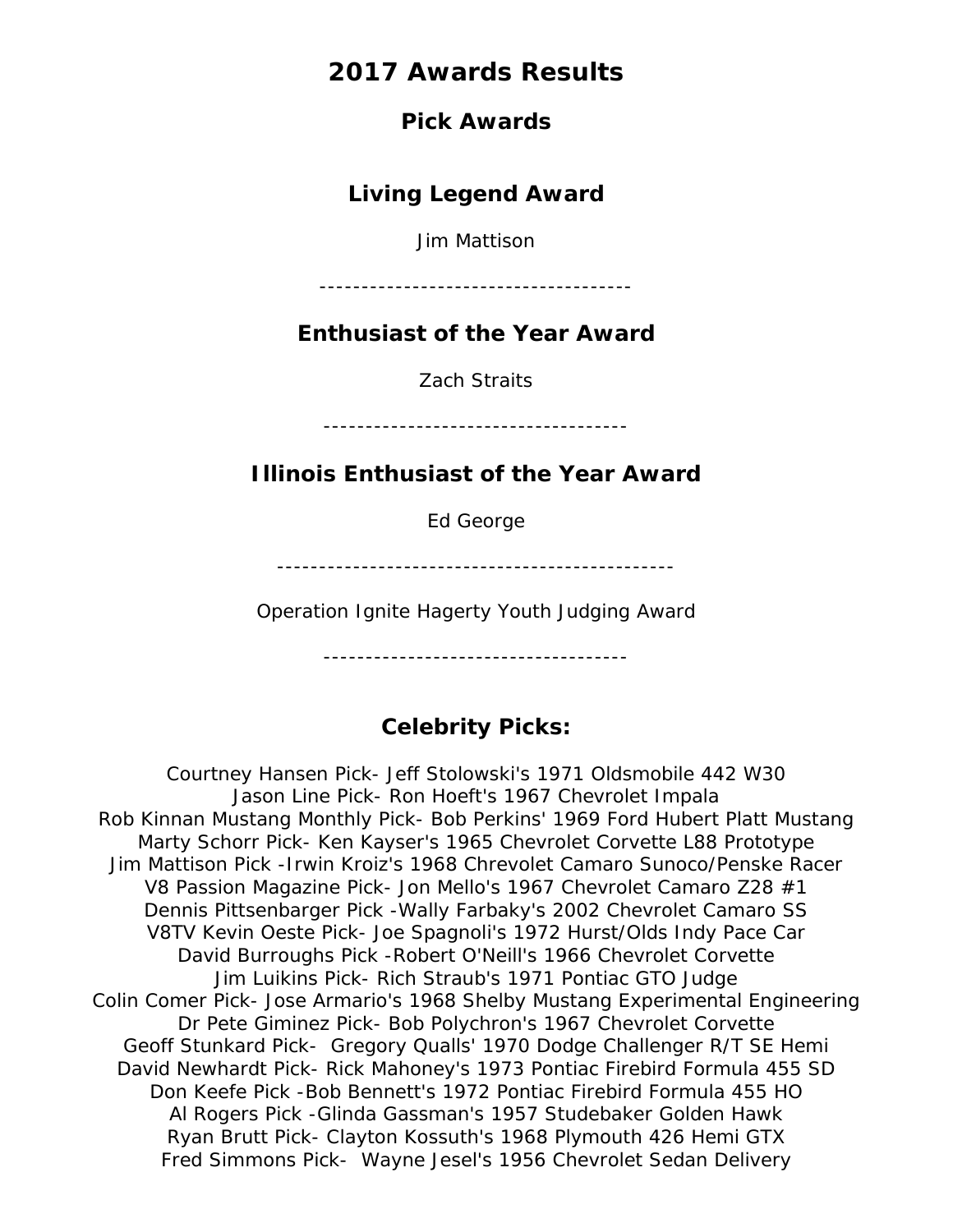Donny Brass Pick- Paul Vitale's 1967 Chevrolet Impala SS 427 Hemmings Muscle Machine Pick- Gerald Pockrus' 1963 Chevy Impala Z-11 Frank Pope of Vettester.com Pick- Jason Reitz's/Mark Stewart's 1965 Chevrolet Corvette Tim Costello Pick- Mark and Alpha Remaley's 1969 Dodge Charger Daytona John Gunnell Pick- Bill Clark's 1955 Studebaker Speedster Drew Hardin Pick-Doug Perry's 1969 Dodge Yenko Camaro Rob Wolf -Mopar Collectors Guide Pick- Patrick Skiles' 1970 Dodge Dart Swinger Norwood Ambassadors Pick- Phil Borris' 1987 Chevrolet Camaro IROC-Z Darwin Holstrom Pick- Mike Spray's 1969 Chevrolet Camaro RS COPO Tom Cotter Pick- Kevin Beal's 1969 Pontiac Trans Am #1 Tom Glatch Pick- Jody Traylor's 1972 Pontiac GTO Jim Schild Pick- Clark Rand's 1968 Plymouth Belvedere Super Stock A990 Terry Denomme- Bone Stock Magazine Pick- Chuck Frame's 1966 Chevrolet Chevelle SS Mid America Motorworks Pick -Robert Lopez's 1969 Chevrolet Corvette Convertible MCACN Staff Pick- Jason Line-1970 Buick GS Stage 1 Rosemont Law Enforcement Pick- George Hansen's 1959 Pontiac Bonneville Convertible Diego Rosenberg Pick- John Morris' 1969 Ford Mustang Arvid Svendsen Pick- Lynn Bower's 1967 Chevrolet Chevelle SS 396 Brando Pick- John Langston's 1967 Chevrolet Camaro Pink Piston Pick- Stan and Lori McGuire's 1970 Dodge Charger Car Chix Hottest Ride Pick- Katie Boerschinger's 1974 Plymouth Cuda Kar Kraft Veterans Pick- Lyle Essick's 1969 Ford Mustang Boss 429 Kendra Sommers Pick- Robert Schumacher's 1968 Chevrolet Chevelle 2-Door Malibu

---------------------------------------

# **Sponsor Picks:**

Mecum Auctions Pick -Scott Mancini's 1969 Pontiac Grand Prix SJ Bill Stasek Chevrolet Pick -Brain and Teresa Debar's 1967 Chevrolet Camaro Reliable Carriers Pick -Keith Kiser's 1967 Chevrolet Chevelle SS The Brothers Collection Pick- Jason Thompson's 1967 Chevrolet Camaro RS/SS South Oak Dodge Pick-Bob Scholli's 1971 Plymouth Hemi Cuda. MASCAR Pick- Kevin Suydam 1968 Shelby GT 500KR Magnum Auto Restoration Pick- Richard Buzby's 1971 Plymouth Hemi 'Cuda Nickey Performance Pick- Keith and Kathy Gebhard's 1967 Pontiac Firebird Ram Air American Muscle Car Restoration, Inc Pick-Richard Buzby's 1971 Plymouth Hemi 'Cuda Corvette Central Pick- Dustin Richards' 1995 Chevrolet Corvette DFT Details Pick- Dick Engel's 1969 Ford Mustang Mach 1 SCJ Drag Pack Apex AutoSports Pick- Tim Wellborn's 1971 Dodge Charger The Finer Details Pick- Tim Welborn's 1971 Plymouth 'Cuda 383 Troy Angelly Restorations Pick- Matt Euson's 1970 Pontiac GTO Judge Hot Rod Chassis & Cycle Pick- Kevin MacKay's 1967 Chevrolet Corvette L-88 SEMO Classic Mustang Pick -Scott Tedro's 1969 Ford Mustang R-Code Hagerty Insurance Pick- Bob and Bonnie Starzyk's 1967 Buick GS 400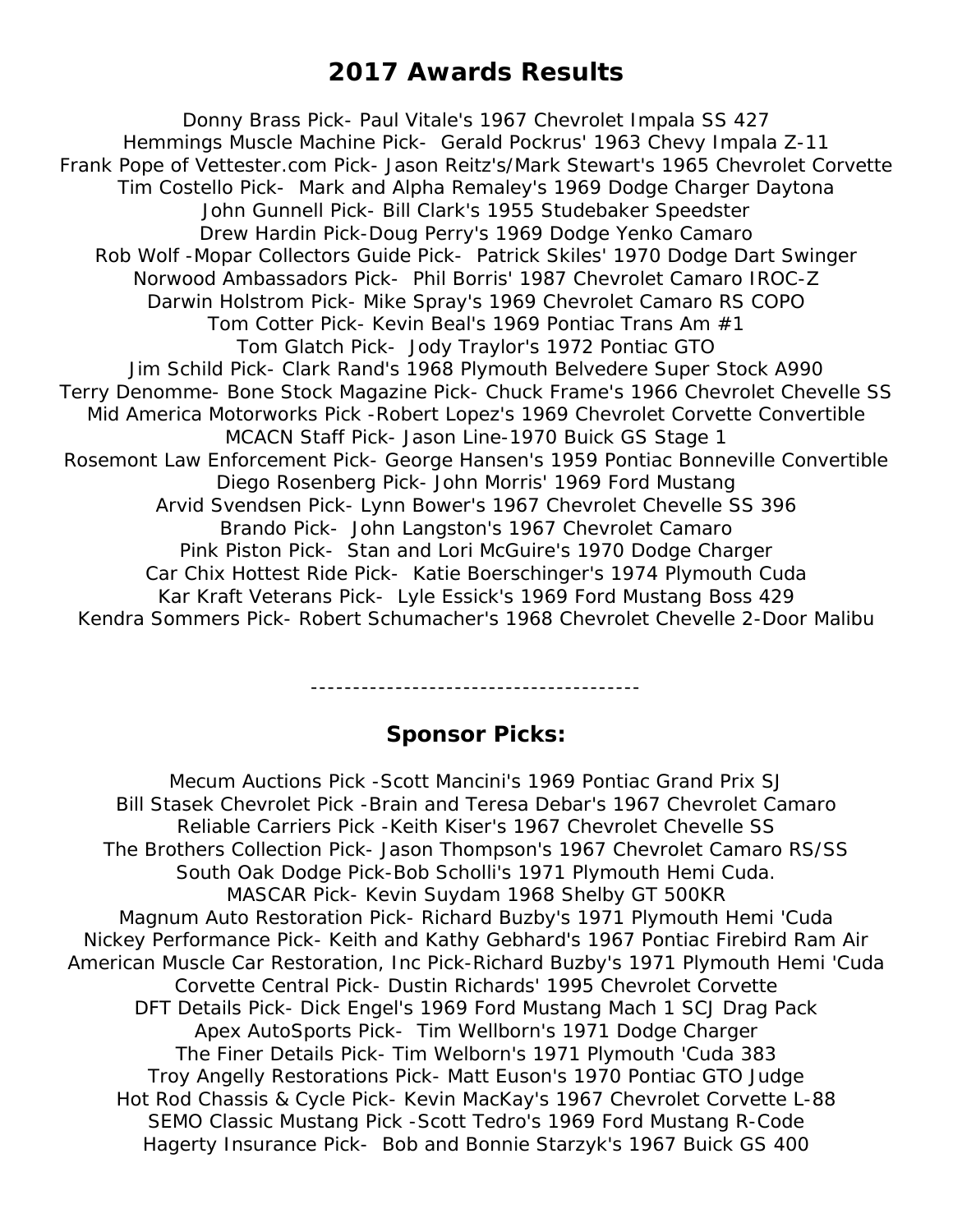Daves Nostalgia Pick- Charles Lingenfelter's 1967 Chevrolet Camaro Z28 Trailex Trailers Pick- Russell and Kimberly Ruff's 1969 Ford Mustang Boss 429 Corvette Legends Pick- Doug Fortune's 1967 Chevrolet Corvette Phoenix Graphix-Mopar Pick-Kevin Kuypers' 1971 Dodge Challenger R/T Hemi Phoenix Graphix- GM Pick- Jim Bodanis' 1969 Chevrolet Yenko Camaro Phoenix Graphix-Ford Pick-Timothy McGuire's 1970 Ford Mustang Boss 302 Phoenix Graphix-AMC Pick- Scott Tedro's 1967 AMC SC/ Rambler NCM Insurance Pick- Ron Makovich's 1967 Chevrolet Camaro Z28 Grundy Worldwide Insurance Pick- George Hansen's 1959 Pontiac Bonneville Convertible Wellborn Muscle Car Museum Pick- Jurgen Stanley's 1970 Plymouth 'Cude Convertible Michael Irvine Pick- Bob Conklin's 1971 Ford Mustang Boss 351 Frank Badalsons American Performance LLC Pick- John Keane's 1961 Chevrolet Corvette Carlisle Events Ford Pick- Marty Burke's 1969 Ford Torino GT Carlisle Events Mopar Pick- Peter Swainson's 1971 Plymouth Hemi GTX Carlisle Events GM Pick- Keith and Kathy Gebhard's 1967 Pontiac Firebird Ram Air Carlisle Events Corvette Pick- Ed Foss' 1953 Chevrolet Corvette Cutaway Iron Gate Motor Condos Pick- Michael Schulthies' 1959 Chevrolet Corvette David Snyder Car Art Eye Candy Award Pick- Andrew Beckman's 1958 Packard Hawk Koolestuff Pick- Bruce Bartie's 1970 Hemi 'Cuda Survivor MK Insurance Leading Lady Owned by a Woman Corvette Pick-Wendy Merc's 1962 Chevrolet Corvette MK Insurance Leading Lady Owned by a Woman GM Pick-Abby Sielaff's 1968 Chevrolet Camaro MK Insurance Leading Lady Owned by a Woman Mopar -Pick Lois Rausch's/Darlene Wilhelm's 1970 Dodge Challenger MK Insurance Leading Lady Owned by a Woman Pick-Glinda Gassman's 1957 Studebaker Golden Hawk Titan Lifts Art Pick- Idler's 1971 Plymouth Sadellite GTX Pro-Arc Shining Star Award- David Stewart's 1930 Austin Bantam Pro-Arc Shining Star Award- Basil K. Beck, III's 1966 Oldsmobile 442 W30 Pro-Arc Shining Star Award -John Bernardi's 1970 Dodge Challenger Pro-Arc Shining Star Award -Daniel McKay's 1969 Chevrolet Chevelle Redi Rad Pick- Charley Lillard's 1966 Pontiac Bonneville

------------------------------------------

## **Club Picks:**

Thunder Road Productions Pick- Anthony Lucarz's 1972 Ford Gran Tonrino Sport Northwest Indiana Mopar Club Pick- Tom White's 1961 Chrysler 300G Convertible Studebakers Drivers Club Pick-Colin Comer's 1969 Ford Kar-Kraft Boss Bronco Prototype Rumblurz Pick- Dennis Gaylord's 1967 Chevrolet Biscayne

Best of Mopar Pick- Alley Mike Maggio's 1969 Plymouth Roadrunner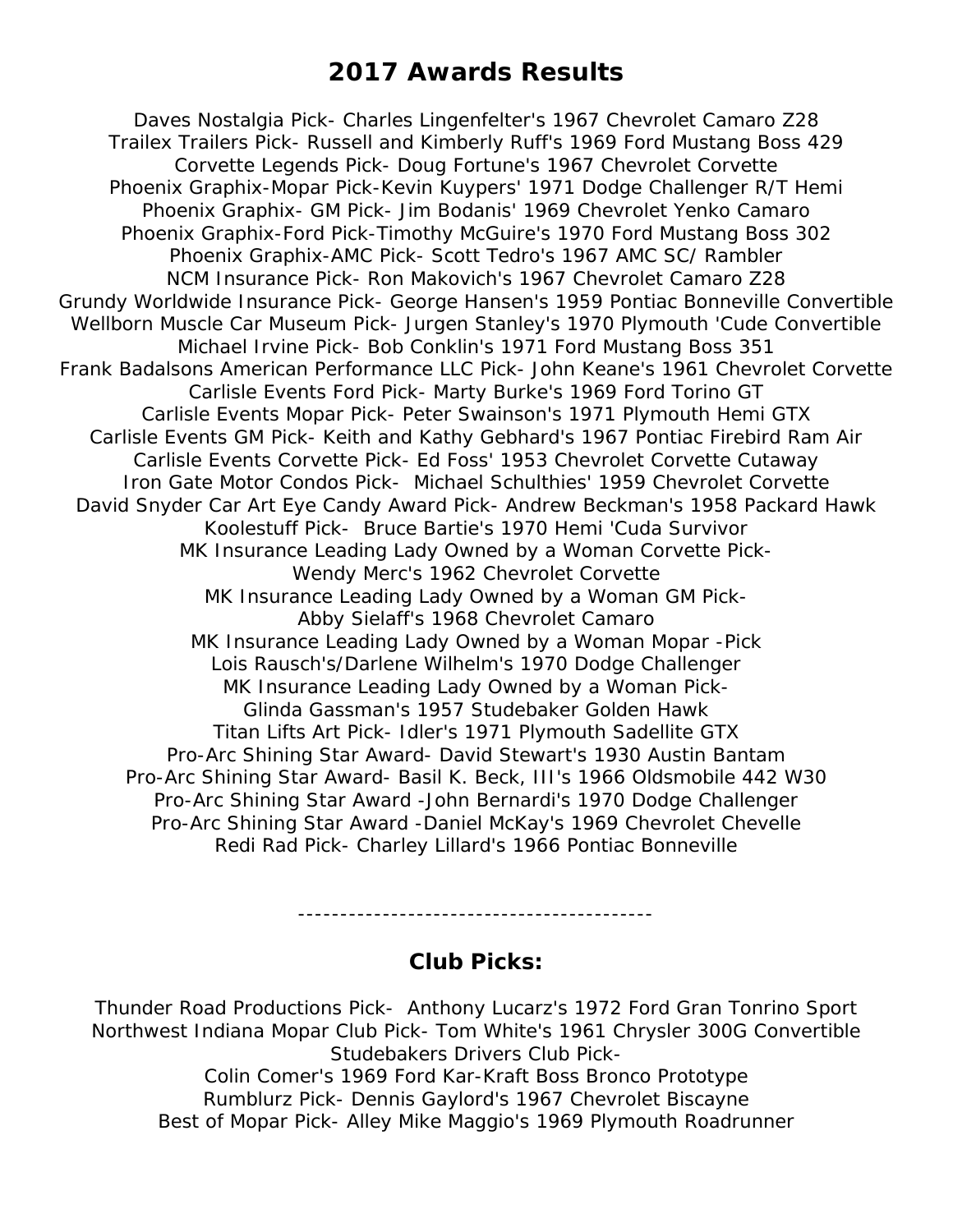## **Super Street Stock/Custom Modified Awards**

Street Stock Judging is for modified cars or restored/stock cars not desiring the intense Concours style judging.

#### **White Ribbon Super Street**

-------------------------------------------

#### **Red Ribbon Super Street**

Michael Berry 1971 Chevrolet Chevelle Coupe Terry Del Gatto 1968 Plymouth GTX Elliot Ek 1973 Pontiac Grand Am Larry Gibson 1973 Avanti Blake Prototype Tribute Fred Pantoja 1971 Chevrolet Nova SS Bill Piekarz 1962 Ford Galaxie 500 Chuck Reeve 1965 Chevrolet Chevelle 300 DeLuxe Dan Stoll 1986 Chevrolet El Camino Choo Choo Custom (8)

#### **Blue Ribbon Super Street**

-----------------------------------------

Chuck Batinovic 1969 Pontiac Trans Am Chuck Batinovic 1968 Pontiac Firebird Woody Boucher 1972 Buick Skylark Tall Paul Brown 1966 Chevrolet Corvair Funny Car Jean-Pierre Carter 1967 Chevrolet Corvette Steve Centers 1998 Chevrolet S10 SS Joe Coffman Chevrolet S-10 Rick Coleman 1956 Chevrolet 210 Sedan Gasser David Craglione 2005 Ford Mustang GT Brian & Teresa Debar 1967 Chevrolet Camaro Joe DiGiovanni 1979 Chevrolet Camaro Steve Dik 1956 Chevrolet Bel Air Hardtop Dino Dipaolo 1960 Chevrolet El Camino Raymond Dziolowski 1969 Chevrolet Chevelle Dave &Tabi Ford 1969 Plymouth Road Runner Air Grabber 4 Speed Andy Garza 1967 Pontiac Lemans Dennis Gaylord 1967 Chevrolet Biscayne Rick Glickman 1972 Oldsmobile Cutlass Supreme Convertible John Golembiewski 1967 Pontiac GTO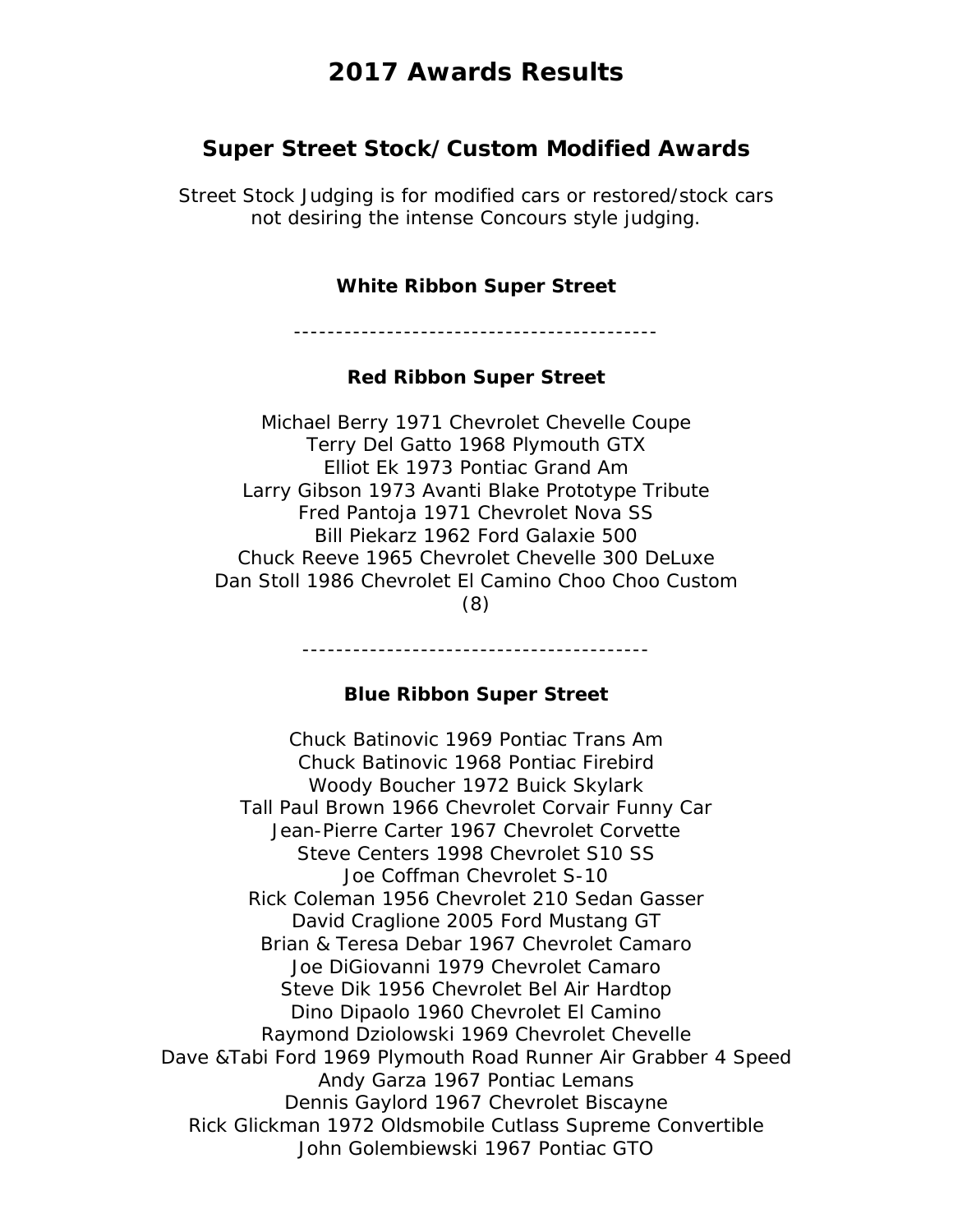Jim Gollwitzer 1967 Chevrolet Chevelle Denny Guest 1967 Dodge Coronet R/T Convertible Scott Hawkins 1961 Chevrolet Corvette Convertible Lenny and Jane Heydeman 1960 Chevrolet Corvette Steve Hoch 1968 Chervolet Corvette Art Idler 1971 Plymouth Satellite Jim & Carol Jarrett 1970 Pontiac GTO Wayne Jesel 1956 Chevrolet Sedan Delivery Sandy Kiel 2000 Chevrolet Corvette Gary Lentz 1967 Chevrolet Chevelle Mike Maggio 1969 Plymouth Road Runner Brian Martinez 1970 Plymouth Roadrunner Hardtop Stan & Lori McGuire 1970 Dodge Charger Wendy Merc 1962 Chevrolet Corvette Patrick Meyers 1966 Chevrolet Impala SS Nathan Miller 1965 Ford Mustang Fastback John Miotke 2003 Ford 10th Anniversary Cobra Kip Murphy 1969 Chevrolet Camaro Hardtop Kathy Norton 1967 Pontiac GTO Convertible Ken Nowatzke 1967 Ford Mustang Clark Rand 1965 Plymouth Belvedere Super Stock A990 William Robinson 1970 Dodge Charger 500 Bill Schimeneck 1970 Plymouth Road Runner John and Mary Schmitz 1968 Chevrolet Chevelle John & Peggy Sieffert 1967 Pontiac GTO Convertible Rob Slonski 1970 Chevrolet Camaro Z-28 Keagan Sobilo Mini Cup Car Erich Sourwine 1973 Mercury Comet GT Michael Spina 1973 AMC Matador ADAM-12 Floyd Sprinkle 1984 Chevrolet Monte Carlo Phil Stoll 1972 Chevrolet Nova Coupe Scott Tedro 1969 AMC SC/ Rambler Tim Vlcek 1976 Chevrolet Nova Duane Waldrop 1967 Chevrolet Camaro SS Jim & Jann Wilkins 1967 Chevrolet Nova Super Sport Dale Wright 1973 AMC Javelin Hardtop (55)

### **Concours**

For Original or Restored to Factory Stock Original Cars

#### **Bronze Concours**

Tim Schell 1967 Chevrolet Camaro Indianapolis 500 Pace Car Tim Schell 1971 Plymouth Hemi 'cuda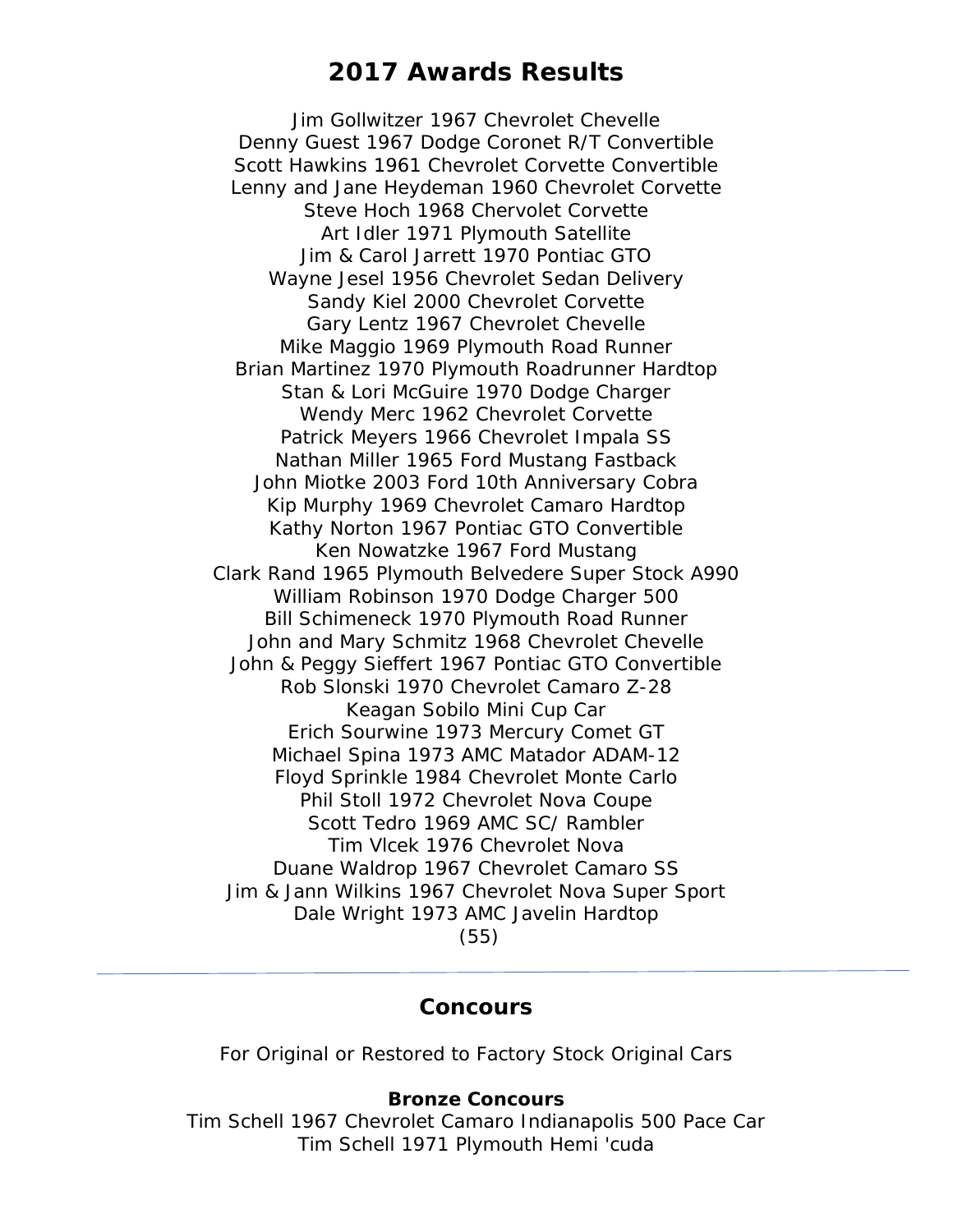#### **Silver Concours**

Patrick Biase 1969 Pontiac Trans Am Stephen Burke 1969 Pontiac GTO Judge Blake Caley 1968 Chevrolet Camaro Z28 Coupe Rick Fischer 1960 Chevrolet Corvette Fuelie Craig Golz 1969 Pontiac Trans Am George Hansen 1959 Pontiac Bonneville David Huffman 1971 Plymouth Satelite Sebring Plus Frank Karabetsos 1967 Chevrolet Corvette Convertible Frank Karabetsos 1969 Chevrolet Camaro Convertible Mike Masino 1985 Oldsmobile 442 Tom Petruzzelli 1972 Chevrolet Corvette Gerald Pockrus 1970 Chevrolet Camaro Z-28 Richard Rutt 1969 Chevrolet Chevelle SS Mike Sparks 1972 Pontiac Firebird Formula 455 HO Bill Stephenson 1967 Oldsmobile 442 W-30 (16)

---------------------------------------------------------

#### **Gold Concours**

Ron Ally 1969 Pontiac Trans Am Ram Air IV Ignacio Alonso 1972 Buick GS Stage 1 Ignacio Alonso 1970 Dodge Challenger R/T Harmon Anderson 1969 Chevrolet Camaro Coupe Bruce Arenson 1981 Delorean DMC 12 Dave Arent 1971 Plymouth Sport Fury GT Scott Baum 1967 Buick Skylark GS 340 Basil K. Beck, III 1966 Oldsmobile 442 W30 Bob Bennett 1972 Pontiac Firebird Formula 455 HO Chuck Biondo 1970 Chevrolet Chevelle SS396 Convertible Jim Bodanis 1969 Chevrolet Yenko Camaro Jim Bodanis 1971 Plymouth 'cuda 440-6 The Brothers Collection 1969 Pontiac GTO RA IV Marty Burke 1969 Ford Torino GT Tim Burton 1972 Pontiac Trans Am Richard Buzby 1971 Plymouth Hemi 'cuda Rex Christensen 1968 Chevrolet Camaro Z-28 Bill Clemens 1967 Chevrolet Camaro Z-28 The Styles Collection 1968 Pontiac Firebird Ram Air II The Styles Collection 1969 Pontiac Firebird Ram Air IV Bob Conklin 1971 Ford Mustang Boss 351 Hardtop Keith Curry 1964 Chevrolet Impala Wagon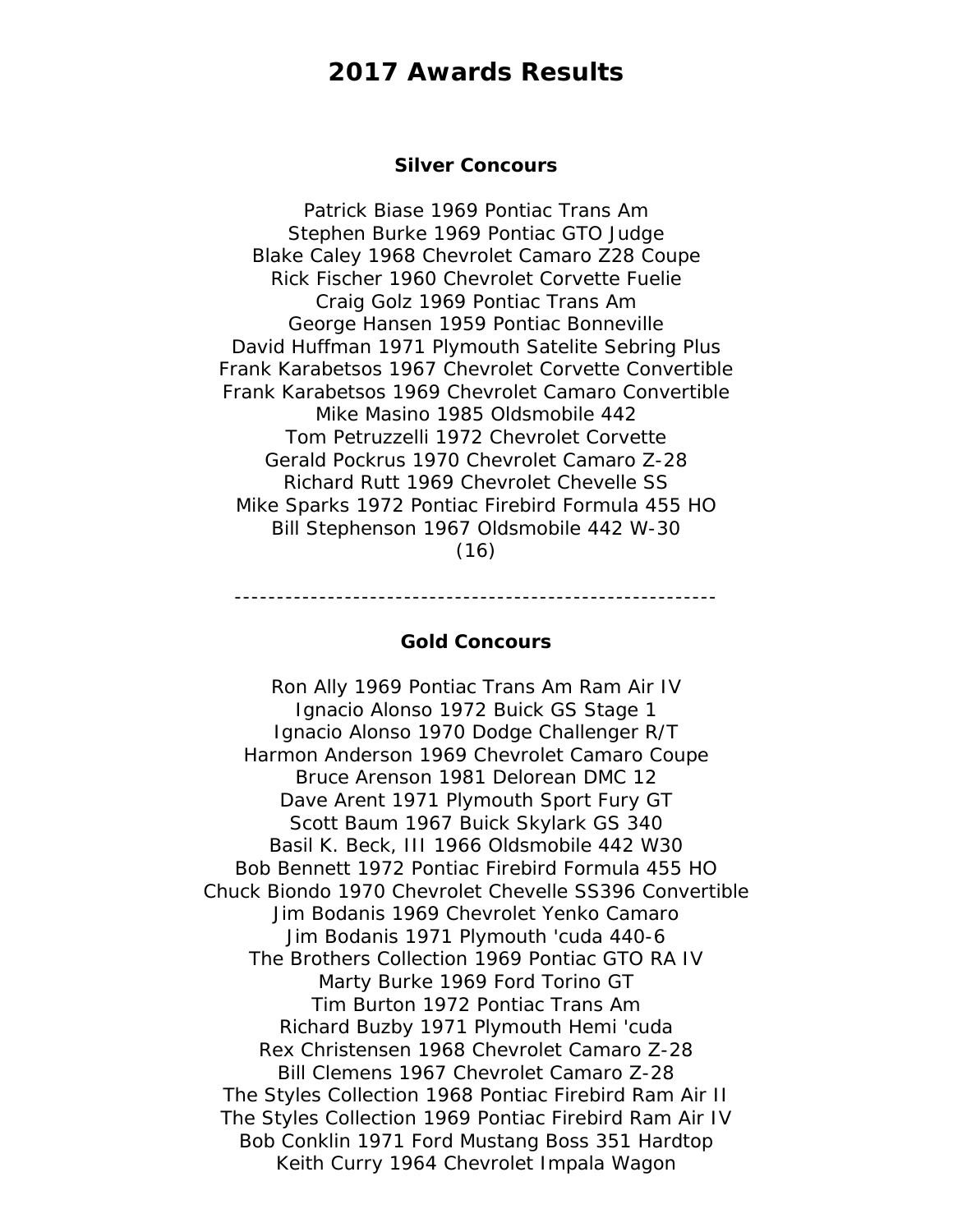Daniel Curtis 1971 Oldsmobile 442 W30 Louis D'Ambrosio 1957 Chevrolet Bel Air George Edwards 1968 Chevrolet Yenko Super Camaro Dick Engel 1969 Ford Mustang Mach 1 SCJ Drag Pack Lyle Essick 1969 Ford Mustang Boss 429 Matt Euson 1970 Pontiac GTO Judge RA-IV Judge RA-IV Bruce & Kathy Everly 1970 Oldsmobile 442 W30 Convertible Bruce & Kathy Everly 1967 Chevrolet Impala SS 427 John Fairleigh 1974 Pontiac Firebird Formula 455 SD Steve Febonio 1970 Chevrolet El Camino SS 454 LS6 Mark Feehan 1971 Oldsmobile W30 442 Ken Feldmeier 1964 Chevrolet Nova Coupe Ed Fennessy 1986 Chevrolet Monte Carlo SS Jeff Fleming 1968 Dodge Charger Hardtop Chuck Frame 1966 Chevrolet Chevelle SS Ward Gappa 1968 Dodge Hemi Super Bee Coupe Ken Garner 1972 Oldsmobile 442 W-30 Keith and Kathy Gebhard 1967 Pontiac Firebird Ram Air Mike Gibbons 1967 Chevrolet Camaro Z-28 David Goss 1970 Oldsmobile Cutlass Convertible Paul Haddock 1972 Buick GS Stage 1 Steve Hakola 1973 Pontiac Trans Am Coupe JW & Angela Hames 1969 Dodge Dart GTS Arnold Hartley 1965 Oldsmobile 442 Ron Hoeft 1967 Chevrolet Impala SS 427 Roger Huntley 1967 Chevrolet Camaro RS/SS Frank Karabetsos 1970 Chevrolet Malibu 400 Convertible Glen Kimball 1967 Chevrolet Impala SS-427 Keith Kiser 1967 Chevrolet Chevelle SS Al Krebs 1969 Chevrolet Camaro Z28 Kevin Kuypers 1971 Dodge Challenger R/T Hemi Charley Lillard 1966 Pontiac Bonneville Jason Line 1970 Buick GS Stage 1 Charles Lingenfelter 1967 Chevrolet Camaro Z-28 "Yenko Delivered" Craig Long 1968 Chevrolet Camaro Hardtop Michael Mancini 1969 Dodge Daytona Michael Mancini 1971 Plymouth Duster 340 Lowell McAdam 1970 Dodge Hemi Challenger R/T Don McCormack 1971 Plymouth Cuda 440-6 Brett Merryman 1967 Chevrolet Camaro RS/SS-396 David Murawski 1972 Buick GS Stage 1 Ken Nagel 1970 Pontiac GTO William Pankiw 1970 Chevrolet Chevelle LS-6 Ajesh Parikh 1972 Buick GS Stage 1 Jim Patterson 1967 Plymouth GTX 426 Hemi Gerald Pockrus 1963 Chevrolet Impala Z11 Ike Ricchio 1967 Plymouth GTX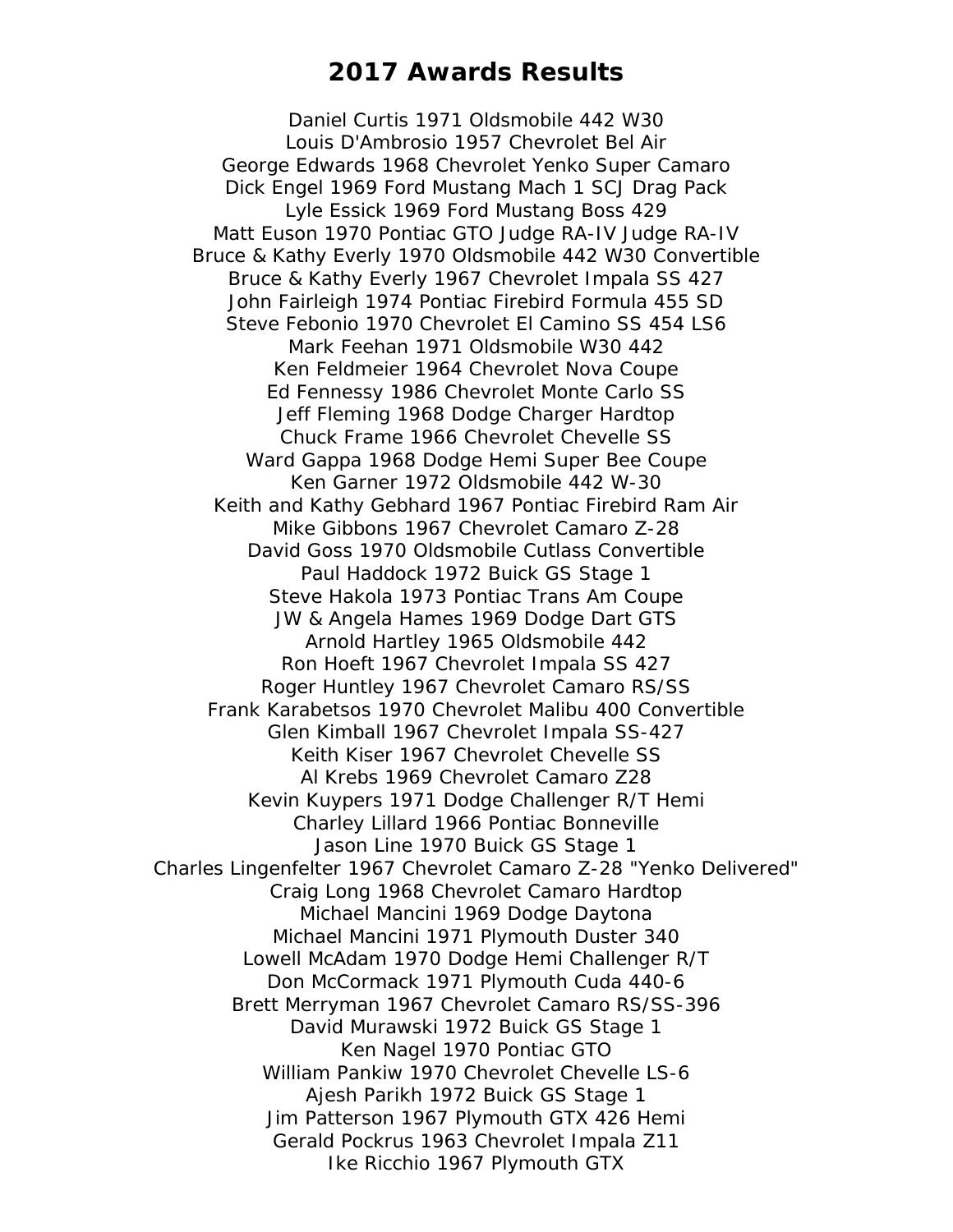Neil Rideout 1968 Mercury Cyclone Philip Roitman 1973 Buick GS Stage 1 Four Speed Russell & Kimberly Ruff 1969 Ford Mustang Boss 429 Robert Schippers 1966 Chevrolet Nova Coupe Bob Schulli 1971 Plymouth Hemi Cuda' Robert Schumacher 1968 Chevrolet Chevelle 2 Door Malibu Larry Schweizer 1987 Buick Grand National Rob Scott 1969 Dodge Dart Swinger 340 Patrick Skiles 1970 Dodge Dart Swinger Hardtop Phil Smith 1970 Ford Mustang 428 Super Cobra Jet Roman Sobilo 1969 Plymouth Roadrunner Mike Sobotka 1972 Buick GS Stage 1 Mike Sobotka 1972 Buick GS Stage 1 Joe Spagnoli 1972 Hurst / Olds Indy Pace Car Jurgen Stanley 1970 Plymouth 'cuda 6 Pack Convertible Jeff Stolowski 1971 Oldsmobile 442 W30 Tom Stutzman 1969 Pontiac Firebird Ram Air IV Rodger Styke 1969 Chevrolet Camaro Hardtop Kevin Suydam 1968 Chevrolet Camaro Yenko 427 YS 8023 Scott Tedro 1969 Ford Mustang R-Code Scott Tedro 1973 Pontiac Super Duty T/A Robert Voges 1970 Chevrolet Chevelle SS 396 Bob Werneke 1970 Ford Mustang Boss 302 Tom White 1961 Chrysler 300G Convertible John Zerucha 1968 Pontiac GTO Convertible (93)

## **Day 2 or Period Correct Concours**

For Cars Modified within 1 year of manufacture or restored in such a way that all modifications are period correct within 1 year of manufacture of vehicle. (especially for Dealer Modified Cars ie Nickey, Yenko, Mr. Norms etc)

## **Bronze Day 2 Concours**

Joe Buono 1967 Camaro Z/28

-------------------------------------------

## **Silver Day 2 Concours**

Ed Cunneen 1967 Chevrolet Yenko Stinger Corvair YS-119 Jim Daniels 1967 Plymouth GTX 426 Hemi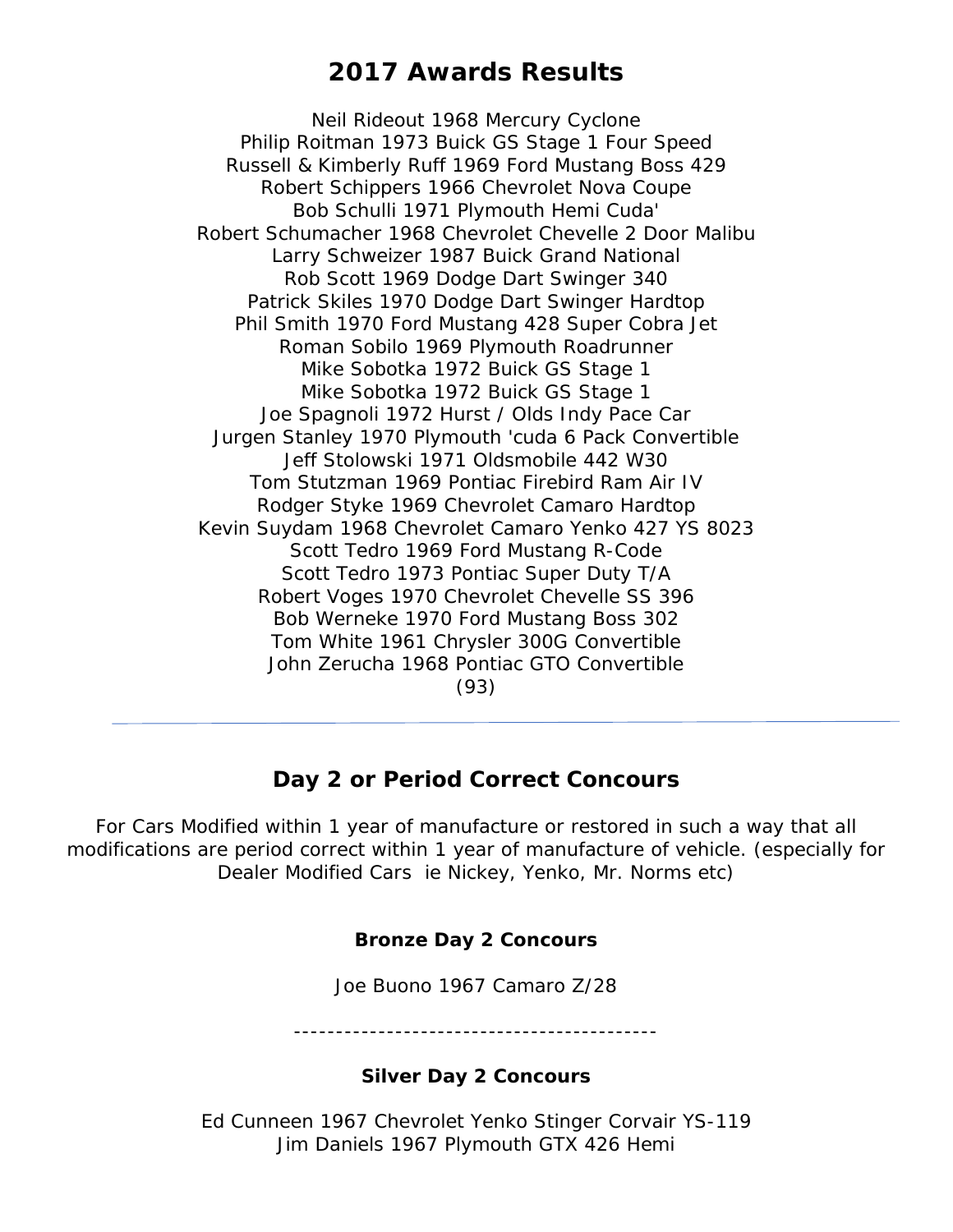Linda Dunahugh 1967 Chevrolet Yenko Stinger Dan Kruger 1968 Dodge Hemi Charger R/T David & Lois Rausch 1970 Dodge Challenger Convertible Fred Siegrist & Linda Titterington 1969 Chevrolet "Yenko Sold" Nova (6)

> ----------------------------------------------- **Gold Day 2 Concours**

James Andrews 1973 Pontiac Firebird Formula 455 Jose Armario 1968 Shelby Mustang GT500 Experimental Engineering Car # ST 203 John Capozzoli 1972 Buick GS Stage 1 Phil Castaldo 1967 Chevrolet Corvette L88 Angelo Dimitri 1967 Pontiac GTO Brent Hoffman 1971 Plymouth Cuda Dan Jesel 1958 Chevrolet Delray Coupe Sharon and Ron Jones 1969 Dodge Coronet 500 Brent & Jeff Kultgen 1970 Dodge Charger R/T Jeff Kultgen 1970 Dodge Challenger Hardtop Gary Lentz 1971 Chevrolet Chevelle SS Don Lindner 2007 Avanti Convertible Melanie Mauser 1970 Buick GS 455 Allen Millhouse 1969 Ford Mustang Hardtop John Moauro 1970 Pontiac GTO "Knafle Ram Air V" Dave Molnar 1969 Dodge A12 Super Bee Greg Neuman 1967 Dodge Hemi Coronet R/T Russell & Kimberly Ruff 1969 Ford Mustang Boss 429 Patrick Ryan 1967 Chevrolet Penske/Donohue Sunoco Camaro Chris Shade 1966 Chevrolet Corvair Yenko Stinger Norman VerHage 1969 Plymouth 'cuda 440 Fastback Tom Vlcek 1967 Chevrolet Impala SS 427 Bill Wente 1967 Chevrolet Chevelle SS (23)

#### **In Memorium Awards:**

In Memory of Matt Duque- Jim and Jan Wilkins- 1967 Nova SS Supersport In Memory of Helen Gibb -Kelly Molnar- 1969 Dodge A12 SuperBee In Memory of Ron Spahr -Jeff Stolowski's 1971 Oldsmobile 442 W30 In Memory of Edmun Lis -John Tinberg 57 Chevy 150 Handyman In Memory of Sami Guzic- Jim Wengren MCACN Employee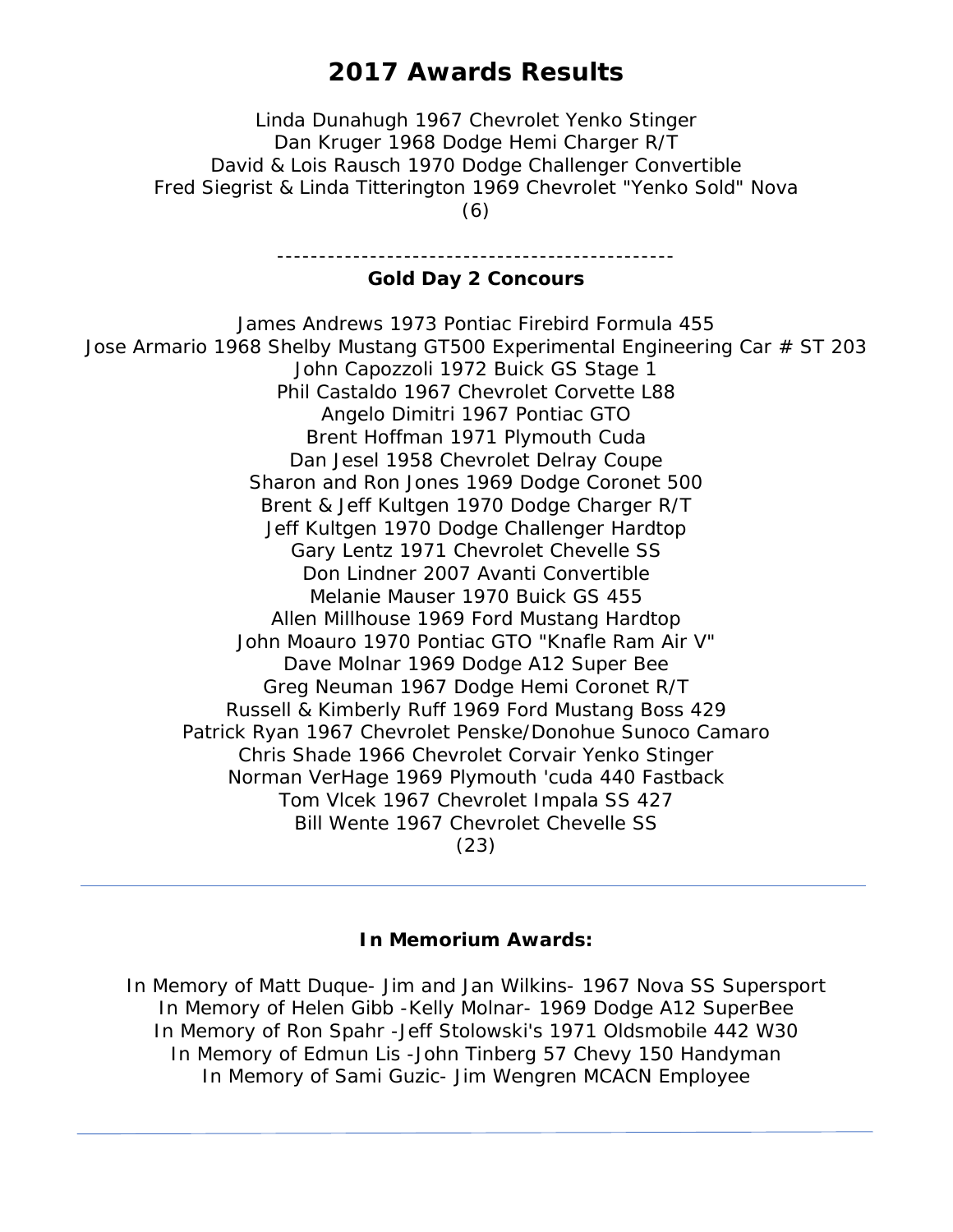**Triple Diamond Award Winners Presented by Corvette Central**



#### **2017 Triple Diamond Award Winners:**

Jim Anderson 1968 Chevrolet Corvette Rick Benitez 1967 Chevrolet Corvette Len Besinger 1968 Chevrolet Corvette Bill Braun 1963 Chevrolet Corvette Richard Foster 1998 Chevrolet Corvette Pace Car Ronald Garabed II 1966 Chevrolet Corvette David Goss 1966 Chevrolet Corvette Joe Grunda 1989 Chevrolet Corvette Bill Higginson 1966 Chevrolet Corvette Fred Jenkins 1969 Chevrolet Corvette Patricia Kropac 1976 Chevrolet Corvette Dennis Lavallee 1967 Chevrolet Corvette Robert Lopez 1969 Chevrolet Corvette Karl Luketic 1979 Chevrolet Corvette Guy Mabee 1969 Chevrolet Corvette John McAlister 1972 Chevrolet Corvette Ed Nieves 1995 Chevrolet Corvette Robert O'Neill 1966 Chevrolet Corvette Dustin Richards 1995 Chevrolet Corvette Larry Sachs 1967 Chevrolet Corvette Larry Sachs 1967 Chevrolet Corvette Larry Sachs 1961 Chevrolet Corvette Larry Sachs 1967 Chevrolet Corvette Larry Sachs 1967 Chevrolet Corvette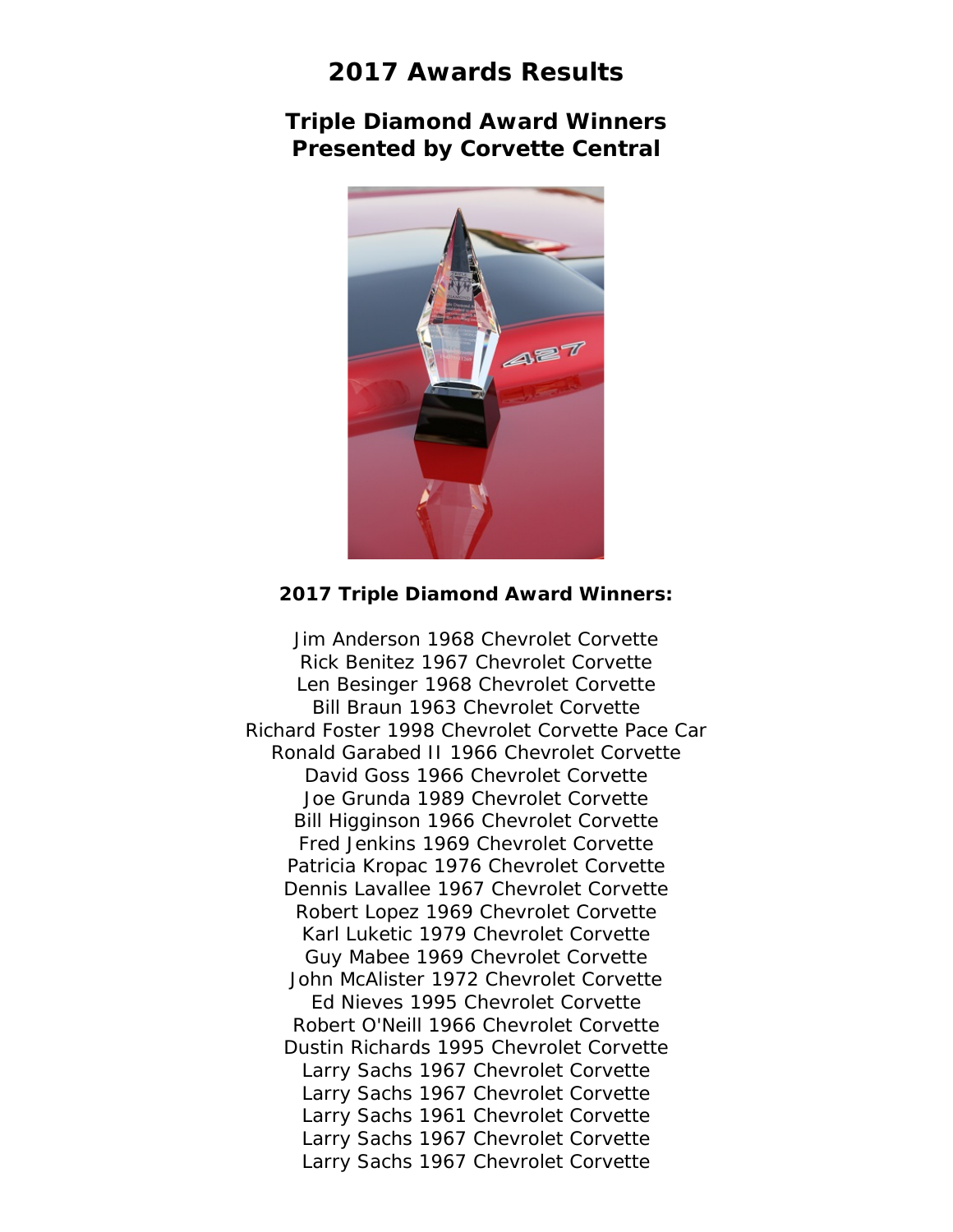Larry Sachs 1967 Chevrolet Corvette Tim Schell 1969 Chevrolet Corvette 427 L89 Roger Schmidt 1961 Chevrolet Corvette Frank Stech Jr 1967 Chevrolet Corvette Joseph Verrillo 1967 Chevrolet Corvette L 71 427/435HP Joseph Verrillo 1967 Chevrolet Corvette L 71 427/435HP Joseph Verrillo 1967 Chevrolet Corvette L 71 427/435HP

#### **Leading Lady Awards-Vehicle Owned by a Woman Sponsored by MK Insurance**

MK Insurance Leading Lady Owned by a Woman Corvette – Wendy Merc's 1962 Chevrolet Corvette MK Insurance Leading Lady Owned by a Woman GM – Abby Sielaff's 1968 Chevrolet Camaro MK Insurance Leading Lady Owned by a Woman Mopar – Lois Rausch's/Darlene Wilhelm's 1970 Dodge Challenger MK Insurance Leading Lady Owned by a Woman – Glinda Gassman's 1957 Studebaker Golden Hawk

### **Shining Star -Vehicle Owner Under 25 Years Old Presented by ProArc Electrical**

Pro-Arc Shining Star Award- David Stewart's 1930 Austin Bantam Pro-Arc Shining Star Award- Basil K. Beck, III's 1966 Oldsmobile 442 W30 Pro-Arc Shining Star Award – John Bernardi's 1970 Dodge Challenger Daniel McKay's 1969 Chevrolet Chevelle

#### **Emerald Awards— Best Vehicles Shown for the First Time within 200 Miles of Chicago**

Emerald AMC-First Time Shown- Scott Tedro- 1969 SC/ Rambler Emerald Buick-First Time Shown- Jason Line-1970 Buick GS Stage 1 Emerald Chevrolet-First Time Shown- Kevin Suydam- 1969 Yenko 427 Emerald Corvette-First Time Shown- Rick Benitez-1967 Corvette Emerald Dodge-First Time Shown- JW & Angela Hames- 1969 Dodge Dart GTS Emerald Oldsmobile-First Time Shown- David Goss- 1970 Oldsmobile Cutlass Emerald Plymouth-First Time Shown- Jurgen Stanley's 1970 Plymouth 'Cuda Emerald Ford-First Time Shown- Kimberly & Kimberly Ruff 1969 Ford Mustang Boss 429 Emerald Mercury-First Time Shown- Steve Honnel 1970 Mercury Cyclone Spoiler II Emerald Pontiac-First Time Shown- Bob Bennett's 1972 Pontiac Firebird Formula Emerald Studebaker- First Time Shown –